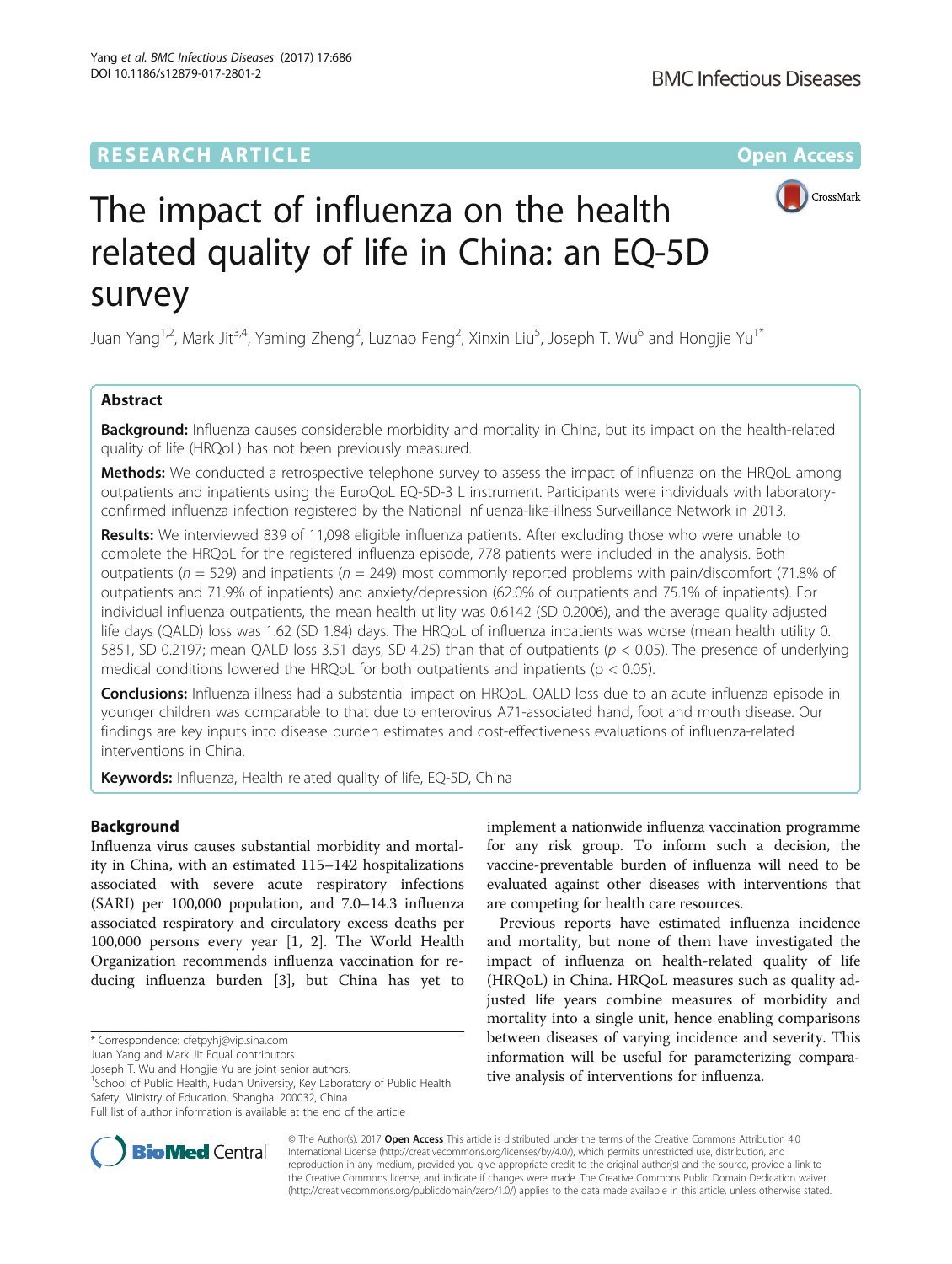HRQoL can be measured using generic preferencebased instruments such as the EuroQoL EQ-5D [[4\]](#page-10-0). Two recent systematic reviews of studies measuring HRQoL associated with influenza [\[5](#page-10-0), [6](#page-11-0)] had identified only seven original studies. The number of quality adjusted life days (QALDs) lost as a result of a single influenza episode (measured as  $1/365 \times$  quality adjusted life years lost) across these studies ranged widely between 1.68–17.34. None of the reviewed studies was conducted in China. HRQoL measurements from other countries is unlikely to be directly applicable in China because the utilities associated with different health states are likely to be influenced by cultural perceptions and preferences [[7, 8](#page-11-0)].

To address this evidence gap, we conducted a survey to estimate the QALDs losses as a result of a single influenza episode resulting in either outpatient or inpatient hospital attendance. This provides essential information for decision makers to understand the magnitude of influenza burden in China compared to other diseases and evaluate interventions such as vaccination.

# Methods

A telephone investigation was conducted from 25 December 2013 to 11 January 2014 among influenza patients registered in the National Influenza-likeillness Surveillance Network (ILINet) in China. The survey was performed alongside a parallel survey among the same participants on the economic cost of influenza illness [[9](#page-11-0)]. Participants were laboratoryconfirmed influenza patients with landline or mobile phone numbers registered in the ILINet in 2013. We solicited the demographic (e.g. name, age, gender, address), clinical (e.g. date of onset, hospital visit date) and virological detection details of each patient from ILINet.

ILINet is a network of 408 provincial- and prefecturelevel Centers for Disease Control and Prevention and 554 sentinel hospitals situated in 31 provinces [\[10\]](#page-11-0). It was established to monitor the activity, antigenic and genetic changes in seasonal influenza viruses in China. Specimens are then tested for influenza virus using cell culture and/ or reverse transcription polymerase chain reaction (RT-PCR). Positive influenza specimens are typed and subtyped using RT-PCR. Assay kits and protocols follow guidelines released by the Chinese National Influenza Centre (a World Health Organization Collaborating Centre for Reference and Research on Influenza).

# EQ-5D instrument and telephone survey

The EuroQoL EQ-5D-3 L (hereafter just "EQ-5D") is a widely used generic instrument for measuring nondisease-specific HRQoL. It comprises of a visual analogue scale (VAS) and a descriptive system. The VAS

records the health status on a scale between zero (the worst imaginable health state) and 100 (the best imaginable health state). The EQ-5D descriptive system defines health in five dimensions: mobility, self-care, usual activities, pain/discomfort, and anxiety/depression. Each dimension has three categories: no problems, some problems and extreme problems. The health states defined by EQ-5D descriptive system can be converted into a numerical health utility score using country-specific value sets, by eliciting choices between different health states from each country's populations, with zero representing death and one representing full health [[4\]](#page-10-0). Negative values correspond to states considered to be less preferred than death.

We used the EQ-5D telephone interview version in simplified Chinese [\[11](#page-11-0)] for adult patients (aged 16 years and above) who could be reached by telephone. For patients younger than 16 years old and other patients for whom only the contact information of a caregiver was available, we used a slightly altered EQ-5D proxy version [[11\]](#page-11-0) (telephone-based proxy version: proxy 2, in which their caregivers were asked to rate how they believed the patients would rate their own HRQoL; available on request). For children younger than 18 months, the mobility and self-care dimensions were not scored because not all young children at these ages are able to walk and all of them are unable to care for themselves [\[12](#page-11-0)]. For these participants, the mobility and self-care dimensions were both given the value of "no problems" in the baseline analysis and "extreme problems" in a sensitivity analysis.

The telephone survey was conducted as follows: after obtaining verbal informed consent, a trained interviewer verified the respondent's basic information recorded in the surveillance systems, including her/his name, age, gender, and the date of onset of illness. If verified and if the respondent was able to recall the influenza episode, the respondent was asked to complete the EQ-5D survey based upon the average day of their illness over the telephone, and to give the duration of influenza symptoms. Otherwise, she/he was excluded from the study. Each telephone number was called up to four times on different days before being classified as unreachable. A more detailed description of the study design has been reported in our earlier publication [[9\]](#page-11-0).

# Data analysis

Data analysis was performed using R version 3.0.3 [\[13](#page-11-0)]. Responses to the EQ-5D descriptive system were converted into health utilities using China-specific tariffs developed using regression models fitted to time trade-offs for respondents presented with different health states [[14\]](#page-11-0). A range of models were fitted by the authors of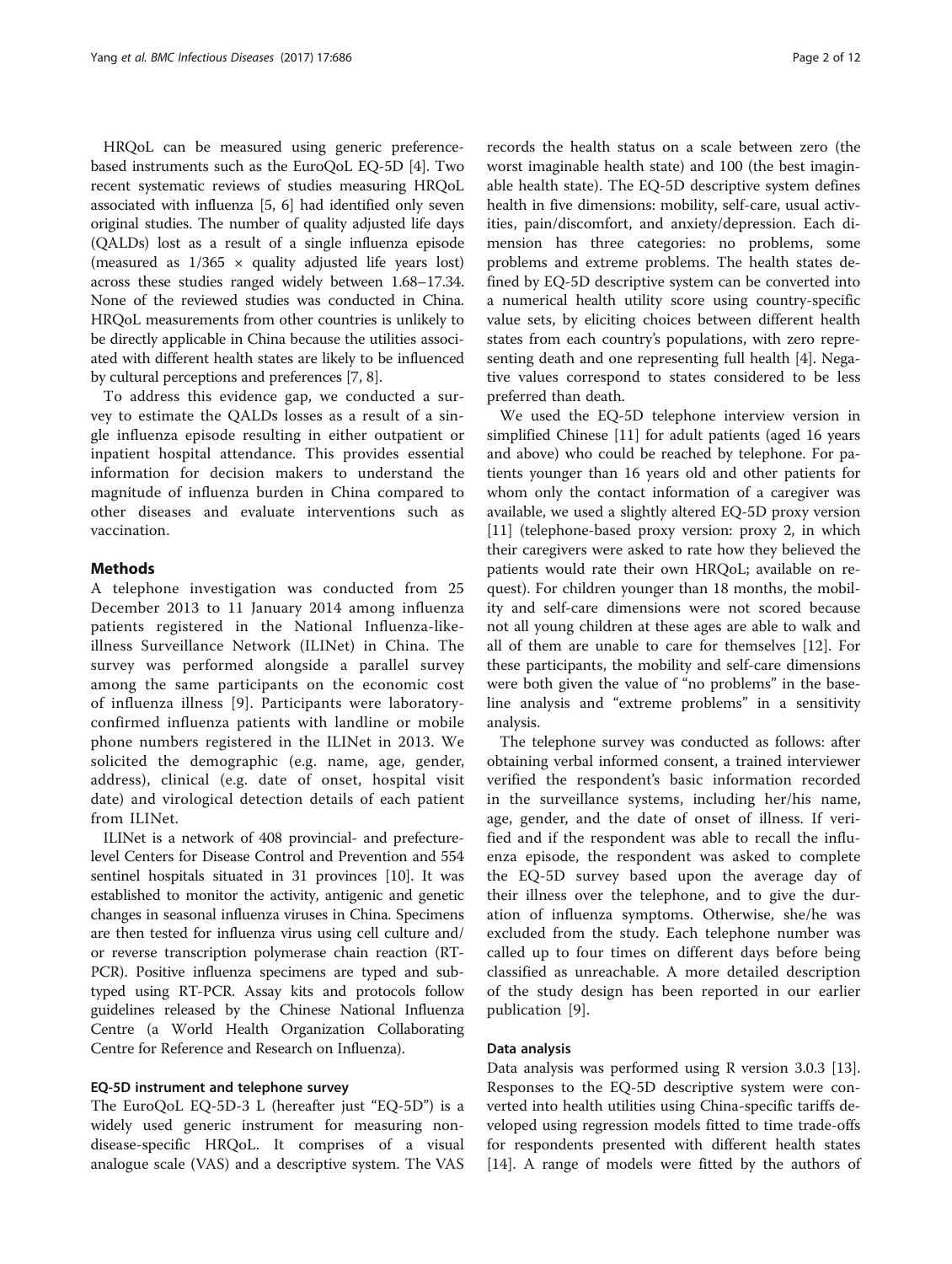Chinese time trade-off values for EQ-5D health states (Value Health 2014); we used the tariffs corresponding to the model using ordinary least squares regression on aggregate data, which had the lowest adjusted  $\mathbb{R}^2$  of all the models (i.e., the "N3 model") [[14\]](#page-11-0). The model includes 11 dummy variables for specifying the problems in a health state: 1) with the MO2, SC2, UA2, PD2 and AD2 terms being 1(0) for the presence (absence) of moderate problems in mobility, self-care, usual activities, pain/discomfort, and anxiety/depression, respectively; 2) with MO3, SC3, UA3, PD3 and AD3 terms being 1(0) for the presence (absence) of extreme problems in these dimensions; 3) with N3 term being 1(0) for the presence (absence) of any extreme problems; 4) coefficients for MO2, SC2, UA2, PD2, AD2, MO3, SC3, UA3, PD3, AD3 and N3 were 0.099, 0.105, 0.074, 0.092, 0.086, 0.246, 0.208, 0.193, 0.236, 0.205, 0.022, respectively; 5) with a constant coefficient being 0.039 [[14\]](#page-11-0). Utility scores were then converted into QALD losses by multiplying the difference in health utility during the influenza episode from background health utility by the reported duration of illness. The health utility of general population across China was not available. We used the average (0.86) of background health utility of rural residents in western China [\[15](#page-11-0)] and influenza patients from other countries (UK and Spain) [[5,](#page-10-0) [15](#page-11-0)–[17](#page-11-0)] as controls to compare with that of influenza patients in our study (more details shown in Additional file [1](#page-10-0)).

Results were stratified by age, gender, risk status (high risk patients refer to those with underlying medical conditions including: chronic respiratory disease, asthma, chronic cardiovascular diseases, diabetes, chronic liver disease, and chronic renal disease, etc. Other patients without these underlying diseases are low risk patients [[3\]](#page-10-0)), urban or rural residence (as previously defined [\[9](#page-11-0)]), economic development region (East, Central, and West) (see Additional file [2:](#page-10-0) Fig. S1) [\[18](#page-11-0)], hospital level (distinguished by numbers of beds, health-care workers, facilities and equipment, etc., as previously defined [\[9](#page-11-0)] and details also shown in Additional file [3\)](#page-10-0), and virus type (influenza A, influenza B, and influenza untyped, with the latter corresponding to samples for which influenza virus typing was not conducted).

We used bootstrap multiple linear regression (with 1000 replications) to analyse the determinants of the VAS score, as well as health utility and QALD loss calculated from the descriptive system, in other words, to evaluate the role of socio-demographic (e.g., age and gender) and other variables (e.g., risk status, influenza type) on the rating of VAS score, health utility and on QALD loss. The Chi-Square test or Fisher's Exact test were used for qualitative variables. It was found that population structure (by age group and levels of hospitals) of included patients was significantly different from that of other influenza patients from the National ILINet (details shown in Additional file [4](#page-10-0): Table S1). Hence we calculated the weighted HRQoL of included patients using the population structure of the surveillance network as a reference.

# Results

# Characteristics of enrolled patients

Of 39,968 laboratory-confirmed influenza patients registered in the National ILINet, 11,098 influenza patients with telephone numbers registered were eligible, and 778 patients who were successfully interviewed (529 outpatients and 249 inpatients) were included in the analysis. Statistically significant differences in age and hospital level but not in gender and region were observed between included ( $n = 778$ ) and excluded influenza patients ( $n = 39,190$ ) from the surveillance network (Additional file [4](#page-10-0): Table S1). Further details including a flow diagram of participant selection have been previously published [\[9](#page-11-0)].

The median age of included respondents was seven years (interquartile range, IQR 3–15), with 589 (75.7%) respondents younger than 16 years of age. 438 (82.8%) outpatients and 166 (66.7%) inpatients were from urban areas. 117 (22.1%) outpatients and 131 (52.6%) inpatients had underlying medical conditions. 271 (51.2%) outpatients and 113 (45.4%) inpatients were from East China. (Table [1](#page-3-0)) The average duration of an influenza episode was 6.2 (standard deviation, SD 3.5) days and 11.8 (SD 7.5) days respectively for influenza outpatients and inpatients.

# EQ-5D dimension results

Both influenza outpatients and inpatients reported problems on all five dimensions measured in the EQ-5D. Problems with pain/discomfort (71.8% of outpatients and 71.9% of inpatients) and anxiety/depression (62.0% of outpatients and 75.1% of inpatients) were the most commonly reported. Relatively fewer patients (below 40% of both outpatients and inpatients) reported problems with mobility, self-care, and usual activity. The proportions of patients reporting severe problems on any dimension were quite low (below 10%, apart from pain/ discomfort). Problems with pain/discomfort and anxiety/ depression were also the most commonly reported across different strata of patients. (Fig. [1\)](#page-4-0).

## HRQoL of influenza patients

Average values for VAS, health utilities and QALD losses for both inpatients and outpatients are shown in Table [2](#page-4-0). The HRQoL of inpatients was significantly worse on all three measures ( $p < 0.05$ ). When weighted by population structure (in terms of age and hospital level), the reported HRQoL of outpatients and inpatients changed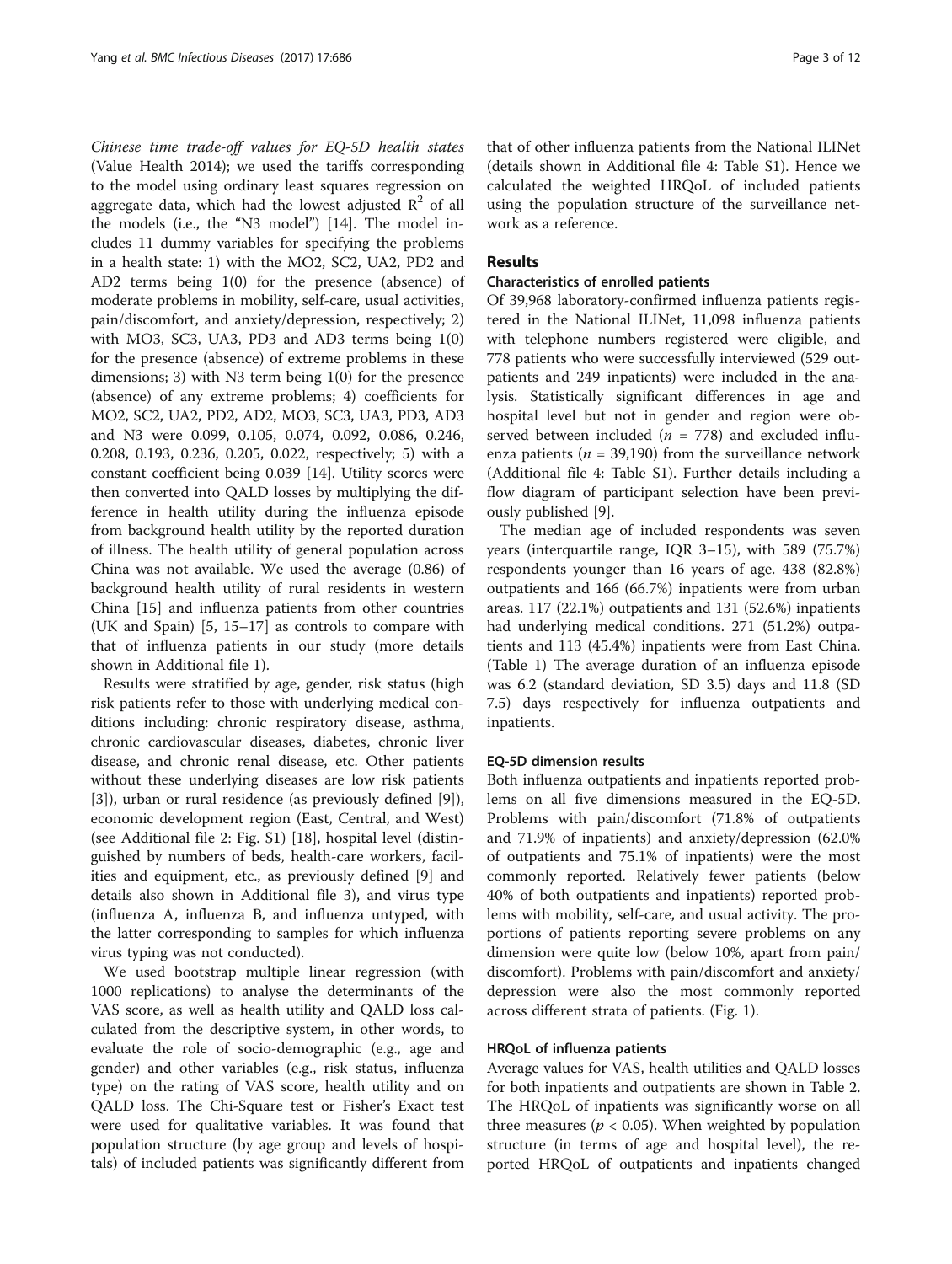| Characteristics                      | Influenza outpatients<br>$(n = 529)$ | Influenza inpatients<br>$(n = 249)$ | Total<br>$(n = 778)$ |
|--------------------------------------|--------------------------------------|-------------------------------------|----------------------|
| Median age, years (IQR) <sup>a</sup> | $8(5-20)$                            | $4(2-7)$                            | $7(3-15)$            |
| Age group, years                     |                                      |                                     |                      |
| < 5                                  | 122 (23.1%)                          | 141 (56.6%)                         | 263 (33.8%)          |
| $5 - 15$                             | 246 (46.5%)                          | 80 (32.1%)                          | 326 (41.9%)          |
| $16 - 59$                            | 146 (27.6%)                          | 24 (9.6%)                           | 170 (21.9%)          |
| $\geq 60$                            | 15 (2.8%)                            | 4 (1.6%)                            | 19 (2.4%)            |
| Male                                 | 281 (53.1%)                          | 144 (57.8%)                         | 425 (54.6%)          |
| Risk status <sup>b</sup>             |                                      |                                     |                      |
| Low-risk                             | 412 (77.9%)                          | 118 (47.4%)                         | 530 (68.1%)          |
| High-risk                            | 117 (22.1%)                          | 131 (52.6%)                         | 248 (31.9%)          |
| Area                                 |                                      |                                     |                      |
| Urban area                           | 438 (82.8%)                          | 166 (66.7%)                         | 604 (77.6%)          |
| Rural area                           | 91 (17.2%)                           | 83 (33.3%)                          | 174 (22.4%)          |
| Region                               |                                      |                                     |                      |
| East China                           | 271 (51.2%)                          | 113 (45.4%)                         | 384 (49.4%)          |
| Central China                        | 122 (23.1%)                          | 78 (31.3%)                          | 200 (25.7%)          |
| West China                           | 136 (25.7%)                          | 58 (23.3%)                          | 194 (24.9%)          |
| Hospital <sup>c</sup>                |                                      |                                     |                      |
| Level 3                              | 298 (56.3%)                          | 177 (69.7%)                         | 475 (60.7%)          |
| Level 2                              | 119 (22.5%)                          | 58 (22.8%)                          | 177 (22.6%)          |
| Level 1 and lower                    | 112 (21.2%)                          | 19 (7.5%)                           | 131 (16.7%)          |
| Virus type                           |                                      |                                     |                      |
| Untyped <sup>d</sup>                 | 307 (58.0%)                          | 183 (73.5%)                         | 490 (63.0%)          |
| Influenza A                          | 164 (31.0%)                          | 30 (12.0%)                          | 194 (24.9%)          |
| Influenza B                          | 58 (11.0%)                           | 36 (14.5%)                          | 94 (12.1%)           |

<span id="page-3-0"></span>Table 1 Characteristics of included influenza patients in the health-related quality of life survey, China, 2013 (n, %)

<sup>a</sup> IQR: inter-quartile range

<sup>b</sup> Risk status: high risk patients refer to those with underlying medical conditions including: chronic respiratory disease, asthma, chronic cardiovascular diseases, diabetes, chronic liver disease, and chronic renal disease, etc. Other patients without these underlying diseases are low risk patients

 $c$  Level 3 is the top level, followed by level 2 and level 1 in order

<sup>d</sup> Untyped: Laboratory tests for influenza virus type identification were not conducted

slightly. Multiple linear regression indicated having underlying diseases was significantly associated with greater QALD losses in both outpatients and inpatients ( $p < 0.05$ ). In addition, being female or from West China was significantly associated with greater QALD losses in outpatients, and less QALD losses observed in influenza A inpatients. More details were presented in Tables [3](#page-5-0) and [4.](#page-7-0)

There were 35 (6.6%) influenza outpatients and 56 (22%) influenza inpatients younger than 18 months. The mobility and self-care domains of these patients were not elicited, and were given scores corresponding to no problems and severe problems respectively in the baseline analysis and sensitivity analysis. HRQoL measures were much more severe in the sensitivity analysis in both outpatients (health utility 0.1651, QALD loss 5.05 compared to health utility 0.6235, QALD loss 1.78) and inpatients (health utility 0.1556, QALD loss 8.72 compared to health utility 0.6152, QALD loss 3.11). However, due to the small proportions of these younger patients, we found that the uncertainty in their mobility and self-care domains had slightly impact on HRQoL for all outpatients (health utility 0.5838, QALD loss 1.84 compared to health utility 0.6142, QALD loss 1.62) and inpatients (health utility 0.4817, QALD loss 4.77 compared to health utility 0.5851, QALD loss 3.51).

In patients aged 16 years and above, there were no significant differences in VAS, health utility or QALD loss between those who filled in the EQ-5D for themselves and those who had it filled in by proxy  $(p > 0.05)$ . (Additional file [5](#page-10-0): Table S2).

# Discussion and conclusion

This is the first study to explore the HRQoL impact of influenza in China. We found influenza was associated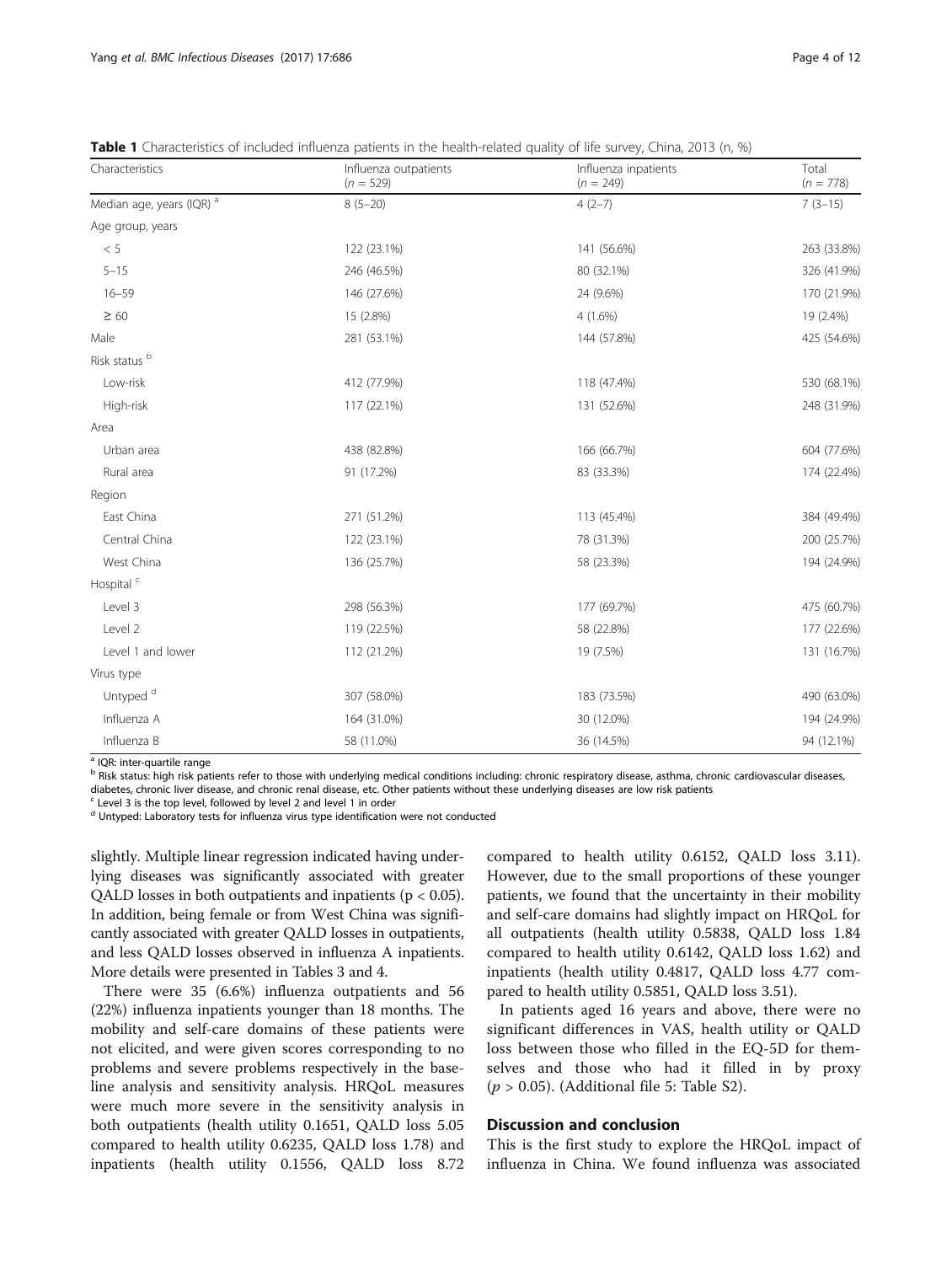<span id="page-4-0"></span>

with a mean QALD loss of 1.62 in outpatients and 3.51 in inpatients. In the children younger than five years, the QALD loss during an influenza episode was 1.72 days for outpatients and 3.51 days for inpatients (see Tables [3](#page-5-0) and [4](#page-7-0)). This is similar to the HRQoL impact of other acute infectious diseases of national importance in children such as enterovirus 71-associated hand, foot and mouth disease (with QALD loss of 1.31–2.99 days for outpatients, and 5.44 days for inpatients [\[19](#page-11-0)]). Although the duration of influenza symptoms is much shorter, the health utility of patients during an acute influenza episode (≥60 years old: 0.4128–0.5733, and 16–59 years old: 0.4913–0.5939) is worse than that of patients with chronic diseases such as diabetes (≥60 years old: 0.865, and 18–59 years old: 0.902 [\[20](#page-11-0)]) and active chronic hepatitis B  $(\geq 18$  years old: 0.773 [\[21](#page-11-0)]). Some of the influenza patients included in our analysis may have complications. It was expected that HRQoL of complicated influenza patients was worse than that of uncomplicated influenza. However, we were unable to distinguish HRQoL between influenza patients with and without complications since the complications were not available for the patients from ILINet. The HRQoL stratified by complicated and uncomplicated influenza patients merit further investigation in the future.

We used the standard EQ-5D instrument (telephone version) for 76.0% of adult patients aged 16 years and above who could be reached by telephone, and used the EQ-5D telephone-based proxy version for 24.0% of adult patients for whom only the caregivers' contact

Table 2 Health-related quality of life of influenza outpatients and inpatients

|                       | $\Gamma$ | <b>VAS</b>    |                      | Health utility  |                         | OALD loss <sup>a</sup> |                   |
|-----------------------|----------|---------------|----------------------|-----------------|-------------------------|------------------------|-------------------|
|                       |          | Mean<br>(SD)  | Median<br>(IQR)      | Mean<br>(SD)    | Median<br>(IQR)         | Mean<br>(SD)           | Median<br>(IQR)   |
| Influenza outpatient  |          |               |                      |                 |                         |                        |                   |
| Unweighted            | 529      | 68.93 (19.08) | 70.00 (60.00, 80.00) | 0.6142(0.2006)  | 0.6430 (0.5630, 0.7350) | 1.62 (1.84)            | 1.08 (0.46, 2.04) |
| Weighted <sup>b</sup> | 529      | 68.20 (35.98) | 66.18 (42.05, 87.34) | 0.6087(0.3518)  | 0.5678 (0.3333, 0.7532) | 1.69 (2.52)            | 0.94(0.39, 1.94)  |
| Influenza inpatient   |          |               |                      |                 |                         |                        |                   |
| Unweighted            | 249      | 65.94 (20.61) | 70.00 (50.00, 80.00) | 0.5851(0.2197)  | 0.6430 (0.4770, 0.7290) | 3.51(4.25)             | 2.17 (1.00, 4.45) |
| Weighted <sup>b</sup> | 249      | 64.07 (29.03) | 60.83 (43.45, 78.22) | 0.5616 (0.2799) | 0.5588 (0.3846, 0.6925) | 3.63(5.53)             | 2.03 (0.80, 3.93) |

<sup>a</sup> QALD: quality-adjusted life days

<sup>b</sup> Weighted: Previous analysis showed that population structure (by age group and levels of hospitals) of included patients was significantly different from that of other influenza patients from the National ILI Surveillance Network [Additional file [4:](#page-10-0) Table S1]. Hence we calculated the weighted HRQoL of included patients using the population structure of the National ILI Surveillance Network as a reference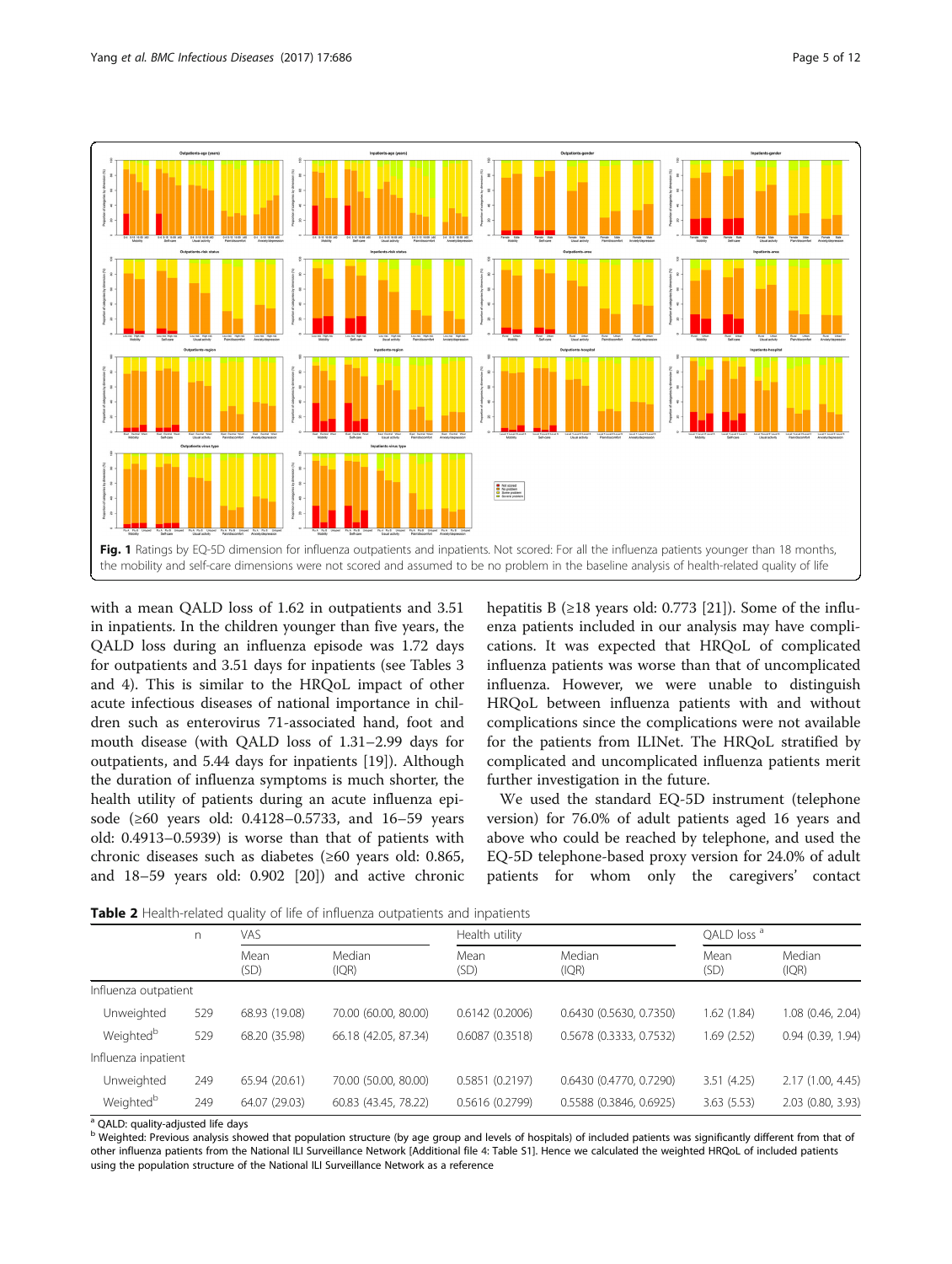<span id="page-5-0"></span>

|                          |                    |                  | Table 3 Health-related quality of life of influenza outpatients |                                                        |                 |                            |                                             |                |                      |                                             |
|--------------------------|--------------------|------------------|-----------------------------------------------------------------|--------------------------------------------------------|-----------------|----------------------------|---------------------------------------------|----------------|----------------------|---------------------------------------------|
|                          | C                  | VAS              |                                                                 |                                                        | Health utility  |                            |                                             | m<br>QALD loss |                      |                                             |
|                          |                    | Mean<br>(SD)     | Median<br>(IQR)                                                 | Multiple linear<br>regression<br>(95% CI) <sup>b</sup> | Mean<br>(SD)    | Median<br>(IQR)            | Multiple linear<br>regression<br>(95% CI) b | Mean<br>(SD)   | Median<br>(IQR)      | Multiple linear<br>regression<br>(95% CI) b |
| Total                    | 529                | (19.08)<br>68.93 | (60.00, 80.00)<br>70.00                                         |                                                        | 0.6142 (0.2006) | 0.6430<br>(0.5630,0.7350)  |                                             | 1.62(1.84)     | (0.46, 2.04)<br>1.09 |                                             |
| Age group<br>(years)     |                    |                  |                                                                 |                                                        |                 |                            |                                             |                |                      |                                             |
| $0 - 4$                  | 122                | (20.06)<br>71.39 | (60.00, 80.00)<br>75.00                                         | Reference                                              | 0.6286 (0.1963) | 0.6430<br>(0.5690,0.7350)  | Reference                                   | 1.72(1.84)     | (0.65, 2.15)<br>1.48 | Reference                                   |
| $5 - 15$                 | 246                | (18.40)<br>69.65 | (60.00, 80.00)<br>70.00                                         | $(-6.79, 1.80)$<br>$-2.56$                             | 0.6216 (0.1921) | (0.5690, 0.7290)<br>0.6430 | $(-0.0525, 0.0332)$<br>$-0.0119$            | 1.47(1.53)     | (0.50, 1.98)<br>1.09 | $(-0.52, 0.20)$<br>$-0.13$                  |
| $16 - 59$                | 146                | (19.71)<br>65.53 | (50.00, 80.00)<br>70.00                                         | $(-10.73, -0.94)^f$<br>$-5.88$                         | 0.5939 (0.2165) | (0.4575, 0.7290)<br>0.6430 | $(-0.0840, 0.0175)$<br>$-0.0329$            | 1.77(2.31)     | (0.40, 2.33)<br>0.92 | $(-0.33, 0.66)$<br>0.13                     |
| $\geq 60$                | $\overline{1}$     | (10.77)<br>70.33 | (65.00, 72.50)<br>70.00                                         | $(-6.55, 7.65)$<br>0.22                                | 0.5733 (0.2109) | (0.4130, 0.7290)<br>0.6430 | $(-0.1525, 0.0760)$<br>$-0.0424$            | 1.84(1.47)     | (0.92, 3.00)<br>1.27 | $(-0.79, 0.84)$<br>0.01                     |
| Gender                   |                    |                  |                                                                 |                                                        |                 | $p = 0.0041$               |                                             |                | $p = 0.0441$         |                                             |
| Female                   | 248                | (20.51)<br>67.05 | (50.00, 80.00)<br>70.00                                         | Reference                                              | 0.584 (0.2164)  | (0.4510, 0.7290)<br>0.6430 | Reference                                   | 1.79 (1.95)    | (0.52,2.17)<br>1.30  | Reference                                   |
| Male                     | 281                | (17.58)<br>70.59 | (60.00, 80.00)<br>70.00                                         | $(-0.01, 6.39)$<br>3.26                                | 0.6408 (0.1818) | (0.5690, 0.7350)<br>0.6430 | $(0.0216, 0.0900)^f$<br>0.0565              | 1.47(1.73)     | (0.39, 1.98)<br>1.09 | $(-0.62, -0.02)^f$<br>$-0.32$               |
| Risk status <sup>c</sup> |                    |                  |                                                                 |                                                        |                 | $p = 0.0097$               |                                             |                | p < 0.001            |                                             |
| Low-risk                 | 412                | 69.88<br>(18.87) | (60.00, 80.00)<br>70.00                                         | Reference                                              | 0.6267 (0.1948) | (0.5690, 0.7350)<br>0.6430 | Reference                                   | 1.42(1.63)     | (0.39, 1.98)<br>0.95 | Reference                                   |
| High-risk                | $\overline{117}$   | 65.58<br>(19.50) | (50.00, 80.00)<br>70.00                                         | $-4.36$<br>$(-8.20, -0.55)^f$                          | 0.5698 (0.2147) | (0.3650, 0.7290)<br>0.6430 | $(-0.1029, -0.0158)^{f}$<br>$-0.0573$       | 2.33 (2.32)    | (0.88, 2.87)<br>1.74 | $(0.51, 1.39)^f$<br>0.87                    |
| Area                     |                    |                  |                                                                 |                                                        |                 |                            |                                             |                |                      |                                             |
| Urban                    | 438                | (19.49)<br>68.28 | (60.00, 80.00)<br>70.00                                         | Reference                                              | 0.6075 (0.2041) | (0.5432, 0.7290)<br>0.6430 | Reference                                   | 1.67(1.89)     | (0.50, 2.07)<br>1.16 | Reference                                   |
| Rural                    | $\overline{\circ}$ | (16.68)<br>72.09 | (60.00, 80.00)<br>75.00                                         | $(-1.84, 6.50)$<br>2.71                                | 0.646 (0.1802)  | (0.5690, 0.7350)<br>0.6430 | $(-0.0080, 0.0728)$<br>0.0339               | 1.40 (1.56)    | (0.39, 1.97)<br>0.92 | $(-0.63, 0.13)$<br>$-0.26$                  |
| Region                   |                    |                  |                                                                 |                                                        |                 |                            |                                             |                | $p = 0.0373$         |                                             |
| East China               | 271                | (19.43)<br>68.79 | (60.00, 80.00)<br>70.00                                         | Reference                                              | 0.6162 (0.1905) | 0.6430<br>(0.5440,0.7290)  | Reference                                   | 1.53 (1.80)    | (0.43, 1.99)<br>1.09 | Reference                                   |
| Central<br>China         | 122                | 69.48<br>(19.56) | (60.00, 80.00)<br>70.00                                         | $(-4.43, 4.21)$<br>0.08                                | 0.6298 (0.217)  | (0.5690, 0.7470)<br>0.6430 | $(-0.0404, 0.0512)$<br>0.0064               | 1.50 (1.80)    | (0.16, 2.03)<br>1.09 | $(-0.32, 0.48)$<br>0.01                     |
| West China               | 136                | (18.04)<br>68.74 | (60.00, 80.00)<br>70.00                                         | $-1.26$<br>$(-4.87, 2.77)$                             | 0.596 (0.2051)  | 0.6430<br>(0.5372,0.7290)  | $(-0.0705, 0.0082)$<br>$-0.0287$            | (1.92(1.94))   | (0.65, 2.52)<br>1.37 | $0.45$<br>(0.11, 0.89) <sup>f</sup>         |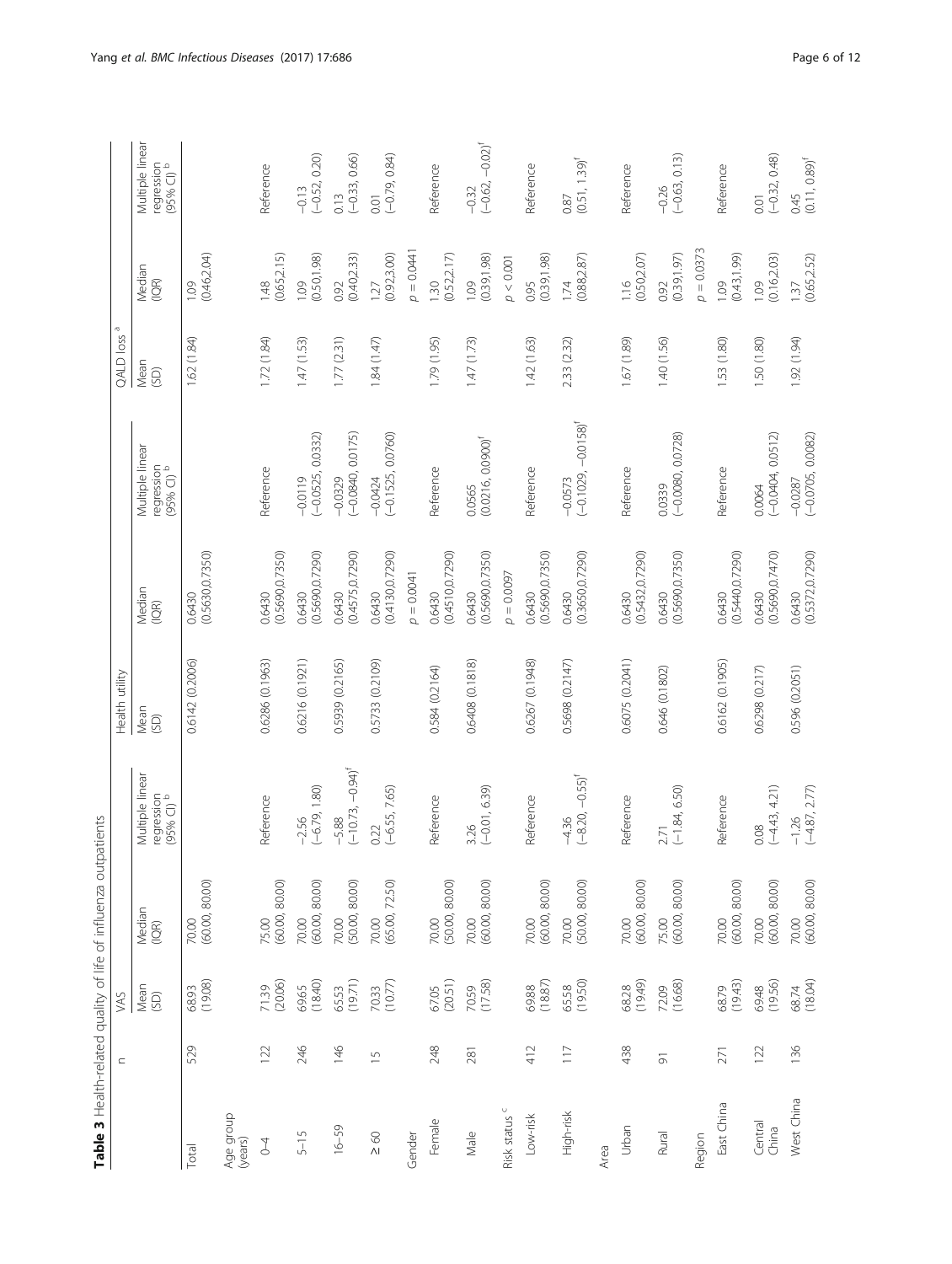|                                               | $\subset$      | VAS              |                         | <b>DRESS LESS LA SERVICIÓN DE SURFACIÓN DE SU DE SU DE SU DE SU DE SUS LA SERVICIÓN DE SURFACIÓN DE SU</b> | Health utility  |                            |                                                    | QALD loss <sup>a</sup> |                                 |                                                        |
|-----------------------------------------------|----------------|------------------|-------------------------|------------------------------------------------------------------------------------------------------------|-----------------|----------------------------|----------------------------------------------------|------------------------|---------------------------------|--------------------------------------------------------|
|                                               |                | Mean<br>(SD)     | Median<br>(10R)         | Multiple linear<br>regression<br>(95% CI) <sup>b</sup>                                                     | Mean<br>(SD)    | Median<br>(1QR)            | Multiple linear<br>regression<br>$(95%$ CI) $^{b}$ | Mean<br>(SD)           | Median<br>(10R)                 | Multiple linear<br>regression<br>(95% CI) <sup>b</sup> |
| U<br>Hospital                                 |                |                  |                         |                                                                                                            |                 |                            |                                                    |                        |                                 |                                                        |
| Level 3                                       | 298            | (19.67)<br>67.23 | (60.00, 80.00)<br>70.00 | Reference                                                                                                  | 0.6006 (0.2171) | (0.4922, 0.7335)<br>0.6430 | Reference                                          | 1.82(2.13)             | (0.46, 2.17)<br>1.30            | Reference                                              |
| Level 2                                       | $\frac{9}{10}$ | 71.18<br>(17.39) | (60.00, 80.00)<br>70.00 | $(-0.53, 7.19)$<br>3.61                                                                                    | 0.6364 (0.1575) | (0.5690, 0.7350)<br>0.6430 | $(-0.0160, 0.0625)$<br>0.0259                      | 1.23(1.10)             | (0.48, 1.6)<br>0.92             | $-0.46$<br>$(-0.80, -0.15)^f$                          |
| and lower<br>Level 1                          | $\frac{2}{2}$  | (18.89)<br>71.06 | 72.50<br>(60.00, 85.00) | $(-1.50, 7.42)$<br>2.96                                                                                    | 0.6266 (0.1944) | (0.5690, 0.7350)<br>0.6430 | $(-0.0250, 0.0607)$<br>0.0188                      | 1.51 (1.56)            | (0.49, 2.07)<br>$\overline{11}$ | $(-0.63, 0.08)$<br>$-0.25$                             |
| Virus type                                    |                |                  |                         |                                                                                                            |                 |                            |                                                    |                        |                                 |                                                        |
| Untyped <sup>e</sup>                          | 307            | (19.59)<br>67.59 | (60.00, 80.00)<br>70.00 | Reference                                                                                                  | 0.6072 (0.2052) | (0.5440, 0.7350)<br>0.6430 | Reference                                          | 1.67(1.92)             | (0.50, 2.04)<br>001             | Reference                                              |
| Influenza A                                   | 164            | (17.98)<br>70.21 | (60.00, 80.00)<br>70.00 | $(-0.60, 6.54)$<br>3.22                                                                                    | 0.6242 (0.1889) | (0.5430, 0.7350)<br>0.6430 | $(-0.0147, 0.0580)$<br>0.0217                      | 1.56(1.79)             | (0.39,2.17)<br>$\equiv$         | $(-0.45, 0.24)$<br>$-0.11$                             |
| Influenza B                                   | 58             | (18.95)<br>72.41 | (60.00, 85.00)<br>70.00 | $(-1.54, 9.36)$<br>431                                                                                     | 0.6227 (0.21)   | (0.5690, 0.7290)<br>0.7290 | $(-0.0489, 0.0639)$<br>0.0137                      | 1.54 (1.54)            | (0.52, 1.95)<br>0.92            | $-0.55, 0.32$<br>$-0.12$                               |
| <sup>a</sup> QALD: quality-adjusted life days |                |                  |                         |                                                                                                            |                 |                            |                                                    |                        |                                 |                                                        |

Outpatients (Continued) **Table 3** Health-related quality of life of influenza outpatients (Continued)  $\mathbf{r}$ .ه.: ع. ے:ا عہ  $\pm$ J,  $\frac{1}{2}$ T-14 C -14-

QALD: quality-adjusted life days

- UALLY. qually-adjusted life days<br><sup>b</sup> Compared to the reference, absolute increase or decrease of the VAS, health utility and/or QALD loss. And we obtained the bias-corrected and accelerated (BCa) bootstrap percentile con <sup>D</sup>Compared to the reference, absolute increase or decrease of the VAS, health utility and/or QALD loss. And we obtained the bias-corrected and accelerated (BCa) bootstrap percentile confidence interval using the R function "boot.ci" function "boot.ci"

cdef Risk status: high risk patients refer to those with underlying medical conditions including: chronic respiratory disease, asthma, chronic cardiovascular diseases, diabetes, chronic liver disease, and chronic renal disease, etc. Other patients without these underlying diseases are low risk patients

Level 3 is the top level, followed by level 2 and level 1 in order

Untyped: Laboratory tests for influenza virus type identification were not conducted

p < 0.05: significant differences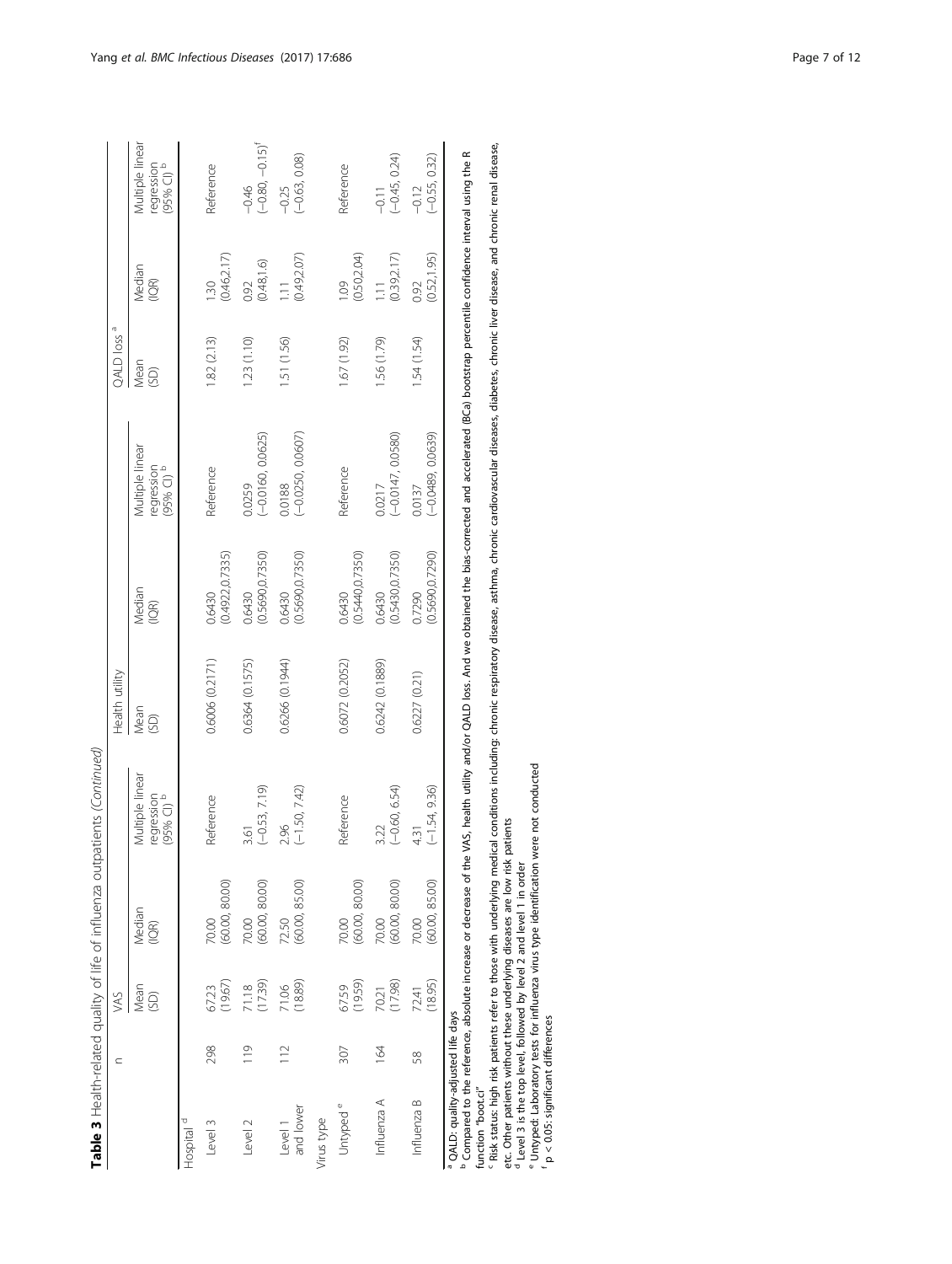<span id="page-7-0"></span>

|                          | Z               | VAS           | Table 4 Health-related quality of life of influenza inpatients |                                            | Health utility  |                        |                                                       | QALD loss <sup>a</sup> |                    |                                         |
|--------------------------|-----------------|---------------|----------------------------------------------------------------|--------------------------------------------|-----------------|------------------------|-------------------------------------------------------|------------------------|--------------------|-----------------------------------------|
|                          |                 | Mean<br>(SD)  | Median<br>(IQR)                                                | Multiple linear<br>regression<br>(95%Cl) b | Mean<br>(SD)    | Median<br>(1QR)        | Multiple linear<br>regression<br>(95%Cl) <sup>b</sup> | Mean<br>(SD)           | Median<br>(1QR)    | regression (95%CI) b<br>Multiple linear |
| Total                    | 249             |               | 65.94 (20.61)                                                  | 70.00 (50.00, 80.00)                       | 0.5851 (0.2197) | 0.6430 (0.4770,0.7290) |                                                       | 3.51 (4.25)            | 2.17 (1.00,4.45)   |                                         |
| Age group<br>(years)     |                 |               |                                                                |                                            |                 |                        |                                                       |                        | $p = 0.0431$       |                                         |
| $0 - 4$                  | $\frac{14}{1}$  | 65.76 (20.68) | 70.00 (50.00,80.00)                                            | Reference                                  | 0.5900 (0.2025) | 0.6430 (0.5440,0.7350) | Reference                                             | 3.51 (3.96)            | 2.39 (1.12,4.75)   | Reference                               |
| $5 - 15$                 | $\otimes$       | 67.00 (19.87) | 70.00 (50.00,80.00)                                            | $(-6.44, 5.91)$<br>0.28                    | 0.6132 (0.2185) | 0.6430 (0.5690,0.7305) | $(-0.0205, 0.0973)$<br>0.0386                         | 2.75 (3.27)            | 1.95(0.62, 3.45)   | $-0.91(-1.93,0.08)$                     |
| $16 - 59$                | $24\,$          | 63.67 (23.93) | 60.00 (50.00,90.00)                                            | $(-11.72, 7.10)$<br>$-2.07$                | 0.4913 (0.2828) | 0.5965 (0.2240,0.6645) | $(-0.1904, 0.0114)$<br>$-0.0847$                      | 5.16 (6.07)            | 2.59 (1.46,7.11)   | $1.49 (-0.69, 4.16)$                    |
| $\geq 60^\circ$          | 4               | 55.00 (17.32) | 65.00 (50.00,80.00)                                            | $-2.07$<br>$(-11.72,7.10)$                 | 0.4128 (0.2690) | 0.4210 (0.2938,0.5400) | $(-0.1904, 0.0114)$<br>$-0.0847$                      | 8.98 (10.79)           | 4.83 (3.49, 10.32) | $1.49(-0.69,4.16)$                      |
| Gender                   |                 |               |                                                                |                                            |                 |                        |                                                       |                        |                    |                                         |
| Female                   | 105             | 63.27 (21.24) | 70.00 (50.00,80.00)                                            | Reference                                  | 0.5633 (0.2380) | 0.6430 (0.4280,0.7290) | Reference                                             | 3.64 (4.07)            | 2.60 (1.05,4.45)   | Reference                               |
| Male                     | $\frac{1}{4}$   | 67.9 (19.99)  | 70.00 (50.00,80.00)                                            | 64,10.66)<br>5.11<br>$\overline{C}$        | 0.6010 (0.2046) | 0.6430 (0.5380,0.7350) | $(-0.0110, 0.1017)$<br>0.0471                         | 3.41 (4.38)            | 2.04 (0.91,4.39)   | $-0.46$ $(-1.38,0.58)$                  |
| Risk status <sup>d</sup> |                 |               | $p = 0.0347$                                                   |                                            |                 | $p = 0.0022$           |                                                       |                        | p < 0.001          |                                         |
| Low-risk                 | 118             | 68.91 (20.75) | 70.00 (50.00,80.00)                                            | Reference                                  | 0.6340 (0.1774) | 0.6430 (0.5690,0.7350) | Reference                                             | 2.18 (2.26)            | 1.63 (0.87,3.04)   | Reference                               |
| High-risk                | 131             | 63.27 (20.2)  | 60.00 (50.00,80.00)                                            | $-5.8$<br>$(-10.90, -1.00)g$               | 0.5411 (0.2442) | 0.6300 (0.4155,0.6490) | $(-0.1455, -0.0412)^9$<br>$-0.0943$                   | 4.71 (5.17)            | 3.25 (1.52,6.46)   | $(1.61, 3.62)^9$<br>2.47                |
| Area                     |                 |               |                                                                |                                            |                 |                        |                                                       |                        |                    |                                         |
| Urban                    | 166             | 64.27 (20.89) | 70.00 (50.00,80.00)                                            | Reference                                  | 0.5993 (0.2018) | 0.6430 (0.5488,0.7290) | Reference                                             | 3.20 (3.40)            | 2.07 (1.25,4.37)   | Reference                               |
| Rural                    | 83              | 69.3 (19.75)  | 70.00 (50.00,80.00)                                            | 34,10.57)<br>5.11<br>$\overline{C}$        | 0.5566 (0.2505) | 0.6430 (0.3840,0.7350) | $(-0.1051, 0.0197)$<br>$-0.0390$                      | 4.14 (5.54)            | 2.60 (0.87,4.86)   | $(-0.16, 2.24)$<br>0.93                 |
| Region                   |                 |               |                                                                |                                            |                 |                        |                                                       |                        |                    |                                         |
| East China               | 113             | 66.58 (21.65) | 70.00 (50.00,80.00)                                            | Reference                                  | 0.6066 (0.2101) | 0.6430 (0.5200,0.7350) | Reference                                             | 3.36 (4.35)            | 1.98 (0.88,4.21)   | Reference                               |
| Central<br>China         | $\overline{78}$ | 64.5 (19.46)  | 65.00 (50.00,80.00)                                            | $(-9.21, 3.46)$<br>$-2.67$                 | 0.5917 (0.2194) | 0.6430 (0.5690,0.7290) | $(-0.0895, 0.0422)$<br>$-0.0211$                      | 3.02 (2.89)            | 2.25 (1.01,4.35)   | $(-1.51, 0.81)$<br>$-0.27$              |
| China<br>West            | 58              | 66.64 (20.29) | 70.00 (50.00,80.00)                                            | $-1.27$<br>$(-8.85,5.80)$                  | 0.5343 (0.2337) | 0.5815 (0.3808,0.6430) | $(-0.1488, -0.0033)^9$<br>$-0.0774$                   | 4.47 (5.35)            | 2.64 (1.36,5.44)   | $(-0.34, 2.87)$<br>121                  |
| Hospital <sup>e</sup>    |                 |               |                                                                |                                            |                 |                        |                                                       |                        |                    |                                         |
| S<br>Level               | 172             | 65.62 (19.88) | 70.00 (50.00,80.00)                                            | Reference                                  | 0.6003 (0.1956) | 0.6430 (0.5440,0.7350) | Reference                                             | 3.19 (3.53)            | 2.12 (1.04,4.02)   | Reference                               |
| $\sim$<br>Level          | 58              | 66.43 (22.89) | 70.00 (50.00,80.00)                                            | .22, 7.34)<br>0.69<br>$(-6)$               | 0.5339 (0.2797) | 0.6430 (0.3650,0.7290) | $(-0.1382, 0.0129)$<br>$-0.0574$                      | 4.59 (5.96)            | 2.57 (1.25,5.5)    | $(-0.10,3.44)$<br>1.33                  |
| and lower<br>Level 1     | $\overline{0}$  | 67.37 (20.84) | 70.00 (50.00,80.00)                                            | $(-11.79, 11.42)$<br>0.80                  | 0.6032 (0.2065) | 0.6430 (0.4955,0.7380) | $(-0.0941, 0.0998)$<br>0.0100                         | 3.08 (3.58)            | 1.95(0.83,4.6)     | $(-1.95, 1.76)$<br>$-0.29$              |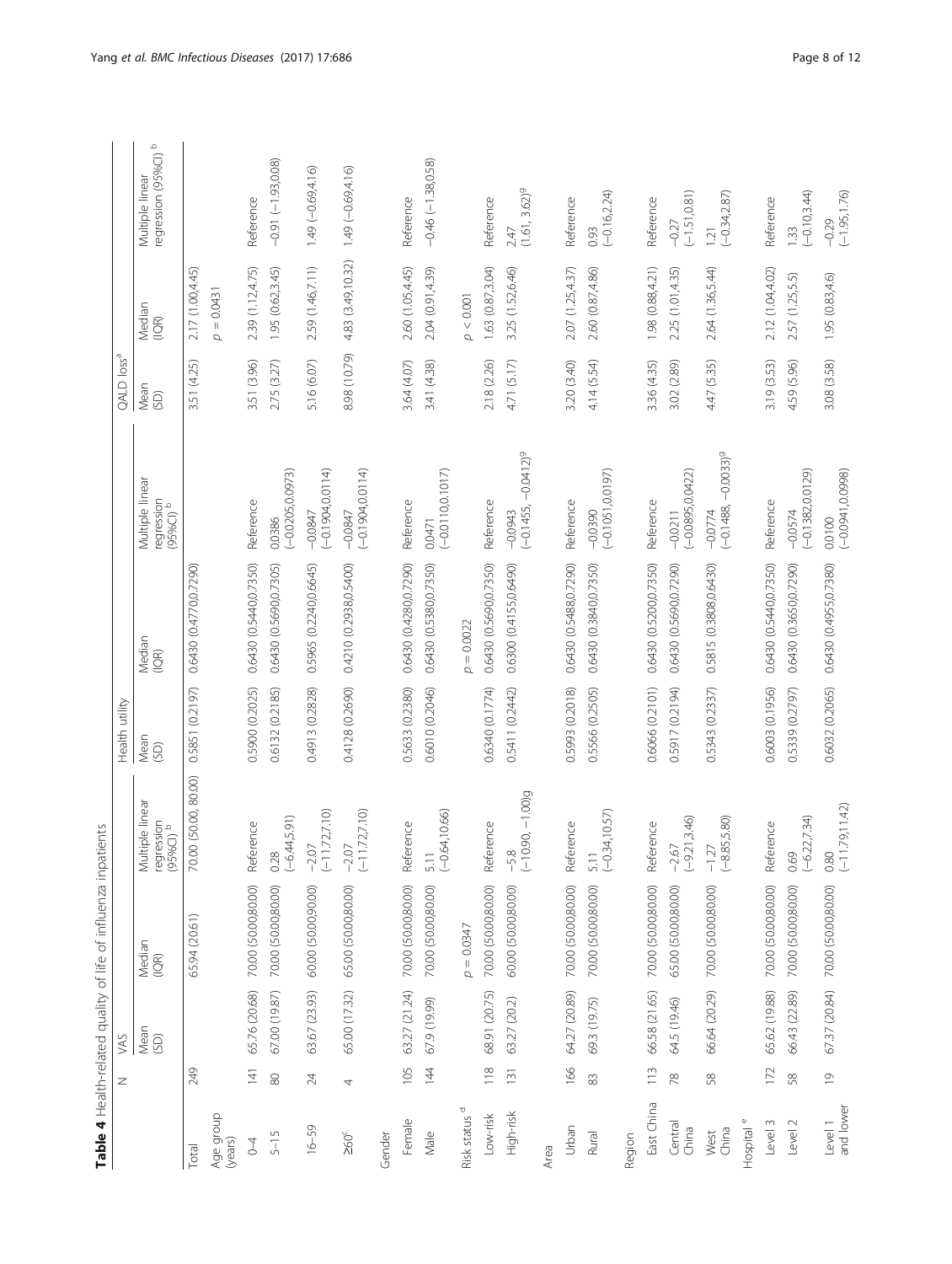| <b>THE PARTISE IS A PARTISE IN THE STATE OF A PARTISE IS A PARTISE OF A PARTISE OF A PARTISE OF A PARTISE I</b> | VAS        |                                                                      |                                                                                                                            | Health utility |                                                  |                                                                                                                                                                                                                                  | <b>OALD</b> loss <sup>a</sup> |                                                        |                                                    |
|-----------------------------------------------------------------------------------------------------------------|------------|----------------------------------------------------------------------|----------------------------------------------------------------------------------------------------------------------------|----------------|--------------------------------------------------|----------------------------------------------------------------------------------------------------------------------------------------------------------------------------------------------------------------------------------|-------------------------------|--------------------------------------------------------|----------------------------------------------------|
|                                                                                                                 | Mean<br>යූ | Median<br>(IQR)                                                      | Multiple linear<br>ression<br>$(95%Cl)$ b<br>regr                                                                          | Mean<br>(SD)   | Median<br>$\widetilde{C}$                        | Multiple linear<br>regression<br>$(95%C1)$ <sup>b</sup>                                                                                                                                                                          | Mean<br>(SD)                  | Median<br>$\begin{matrix} 1 & 1 \\ 0 & 1 \end{matrix}$ | regression (95%CI) <sup>b</sup><br>Multiple linear |
| Virus type                                                                                                      |            |                                                                      |                                                                                                                            |                |                                                  |                                                                                                                                                                                                                                  |                               |                                                        |                                                    |
|                                                                                                                 |            | Untyped <sup>+</sup> 183 64.96 (19.94) 70.00 (50.00,80.00) Reference |                                                                                                                            |                | 0.5770 (0.2220) 0.6430 (0.4770,0.7290) Reference |                                                                                                                                                                                                                                  | 3.74(4.63)                    | 2.17 (1.07,4.86)                                       | Reference                                          |
|                                                                                                                 |            | Influenza A 30 67.83 (22.12) 70.00 (52.50,80.00) 0.63                | $(-8.18, 10.13)$                                                                                                           |                |                                                  | 0.6382 (0.2139) 0.6430 (0.5875,0.7350) 0.0575 (-0.0335,0.1317)                                                                                                                                                                   | 2.35 (2.52)                   | 1.52 (0.50,3.25)                                       | $-1.45 (-2.94, -0.14)^9$                           |
|                                                                                                                 |            |                                                                      |                                                                                                                            |                |                                                  | Influenza B 36 69.723) 77.50 (62.0239 (22.73) 77.50 56.0238,02340,0.2390 (0.129) 0.64348,0.7290) 0.5821 (0.2191,0.729) 9.250 1.2.99 (1.1.1.3.25) 1.3.98) 0.250 1.3.98) 0.250 1.4.20                                              |                               |                                                        |                                                    |
| <sup>a</sup> QALD: quality-adjusted life days<br>function "boot.ci"                                             |            |                                                                      | 4 patients in the 260 age group were grouped into 15-59 years of age group in the multivariable linear regression analysis |                |                                                  | <sup>p</sup> Compared to the reference, absolute increase or decrease of the VAS, health utility and/or QALD loss. And we obtained the bias-corrected and accelerated (BCa) bootstrap percentile confidence interval using the R |                               |                                                        |                                                    |

**Table 4** Health-related quality of life of influenza innatients (Continued) **Table 4** Health-related quality of life of influenza inpatients (Continued) defg<sup>o</sup> Risk status: high risk patients refer to those with underlying medical conditions including: chronic respiratory disease, asthma, chronic cardiovascular diseases, diabetes, chronic liver disease, and chronic renal dise etc. Other patients without these underlying diseases are low risk patients

Level 3 is the top level, followed by level 2 and level 1 in order

Untyped: Laboratory tests for influenza virus type identification were not conducted

 $9$  p < 0.05: significant differences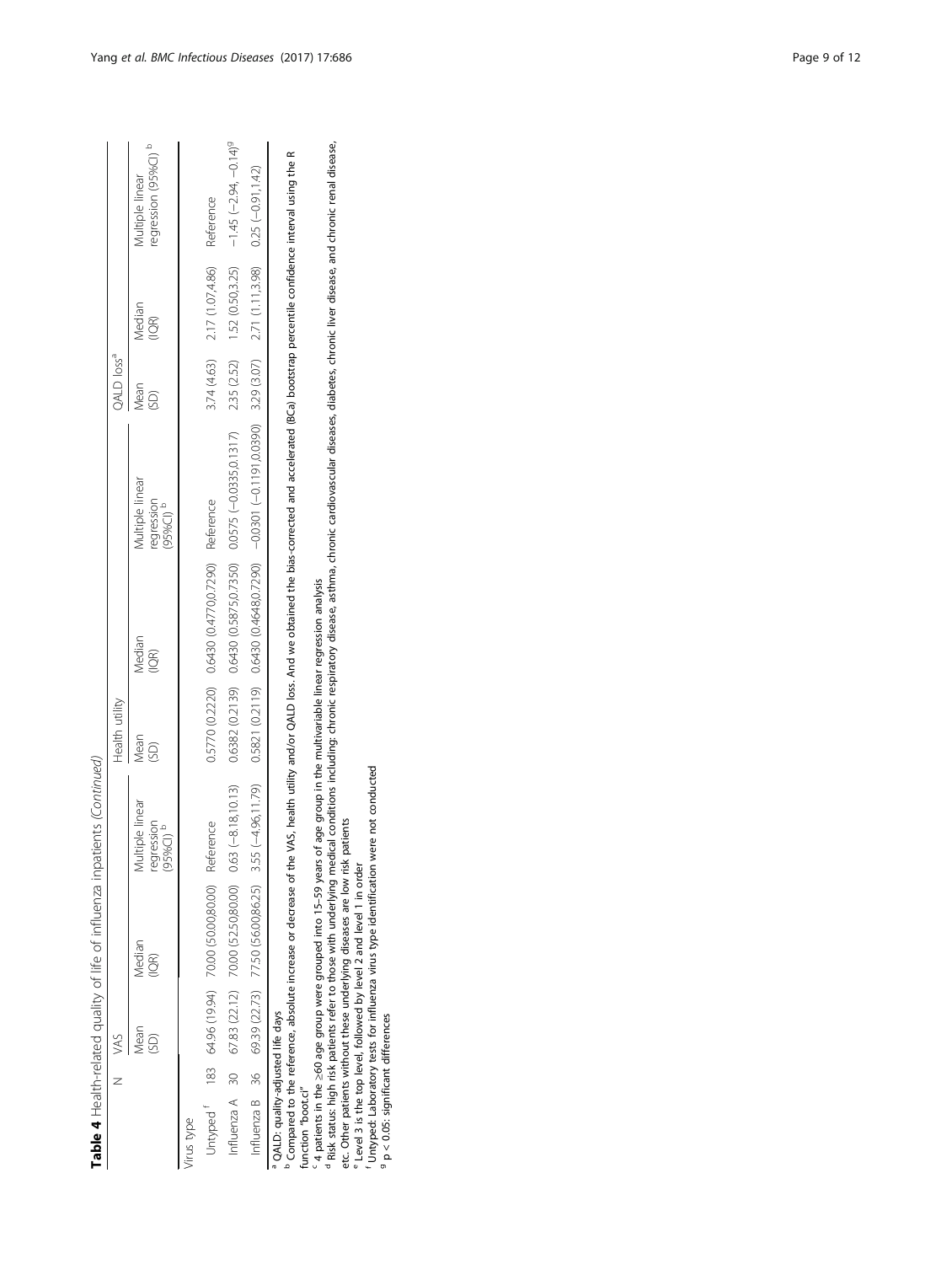information is available and for all children younger than 16 years of age. We compared the HRQoL of adult patients between the self-reported and proxy-reported groups, and found that the EQ-5D telephone-based proxy version gave similar values of HRQoL when compared to the standard EQ-5D telephone version for adult patients (when factors like age, gender, presence of underlying diseases were controlled for). Previous publications found that proxy EQ-5D responses only had a mild to moderate agreement with the patients' responses [[22](#page-11-0)–[26](#page-11-0)]. Compared to them, our study seems to have performed better in this respect than other proxy studies. We note that the EQ-5D is generally thought to be valid only for populations older than 12 years and the EQ-5D-Y only for children older than 8 years [\[27](#page-11-0)]. For other younger children, the reliability and validity of child-report health information are often questinable due to their developmental stage, language ability, and congitive functioning [\[28\]](#page-11-0). Therefore, we used the EQ-5D proxy version as an alternative in this study to rate the quality of life for all children.

A study on the effect of measles on HRQoL in UK found that 40% and 70% of proxy respondents did not answer the mobility and self-care dimensions respectively in the EQ-5D questionnaire to evaluate a young child's HRQoL [[12](#page-11-0)]. Therefore, the mobility and selfcare dimensions for influenza patients younger than 18 months were not scored in our telephone survey. Sensitivity analysis showed that the HRQoL for these outpatients younger than 18 months varied greatly when these younger children were assumed to be severe problem compared to no problem. However, the overall HRQoL of all influenza outpatients and inpatients was not sensitive to variations in this assumption due to the small proportions of patients younger than 18 months in the surveillance network datasets.

Compared to influenza patients from the National ILI-Net who did not participate in the study, more influenza patients included in our analysis were younger than 16 years old (75.7% vs. 61.1%). Due to unavailability of characteristics of all influenza patients at a national level, we could not precisely determine how well our sample represents all influenza patients in China and not generalize our results to that at the national level. Instead, we weighted HRQoL of included patients using the population structure of the National ILINet as a reference, in order that our results could represent the HRQoL of all influenza patients registered in the National ILINet. Moreover, the multiple linear regression showed that no significant differences in HRQoL was observed between age groups (Tables [3](#page-5-0) and [4](#page-7-0)). Thus, even if the children were over-represented, it would not have a big impact on the HRQoL of overall study participants. Another point of concern was that the high-level hospitals were overrepresented in the surveillance system, which do not cover basic medical institutions [\[9](#page-11-0)]. Patients with severe influenza are more likely to seek medical care in high-level hospitals than those with mild influenza who prefer basic medical institutions or practice self-care at home. Accordingly, patients with severe influenza may be overrepresented in our survey, which may result in an overestimation of the impact of influenza on HRQoL.

This study has several limitations. First, we asked respondents to evaluate their average HRQoL of all days during their influenza episode (other than that for a specific day like the worst day for the illness) and assumed that the health utility dropped to this level from day one of infection and remained constant, then returned to its highest level upon recovery. It was likely the study participants rated the impact of influenza infection on HRQoL for the worst day of infection instead. In this case, we assumed that the impact of influenza infection on HRQoL can be described by a triangular shape, which means the health utility linearly dropped to the worst level, and then linearly increased to the highest level. This reduced the QALD loss by half. Ideally, we would collect HRQoL information prospectively from patients, which would allow us to take several measurements to track how HRQoL changes over the course of the influenza episode, allowing more accurate estimation of QALD loss. Further prospective studies in the direction should make sense.

Second, it was impossible for us to rate the background health utility before influenza infections in the retrospective study, and there were no datasets measuring the HRQoL of the general population across China that could be used as controls to compare with our sample of patients with influenza. Hence, we calculated the QALD losses of influenza patients based on the difference between their health utility and the average of other populations (health utility: 0.86) [[5](#page-10-0), [15](#page-11-0)–[17](#page-11-0)]. Due to the potential difference of health status and cultural perceptions between our study population and rural residents in western China as well as population from other countries, the estimation of QALD losses would be biased. As aforementioned, future prospective studies with several measurements during and after an influenza episode is necessary.

Third, since National ILINet report patients with elevated temperature. However, a substantial population of influenza patients aged 60 years old and above do not have fever [\[29](#page-11-0), [30\]](#page-11-0). That may be related to the very low proportion (4.1%) of elderly influenza patients reported in the surveillance network [\[9\]](#page-11-0), and accordingly result in limited number ( $n = 19, 2.4\%$  of all study population) of elderly participants in our study. Because the elderly were more likely to have underlying medical conditions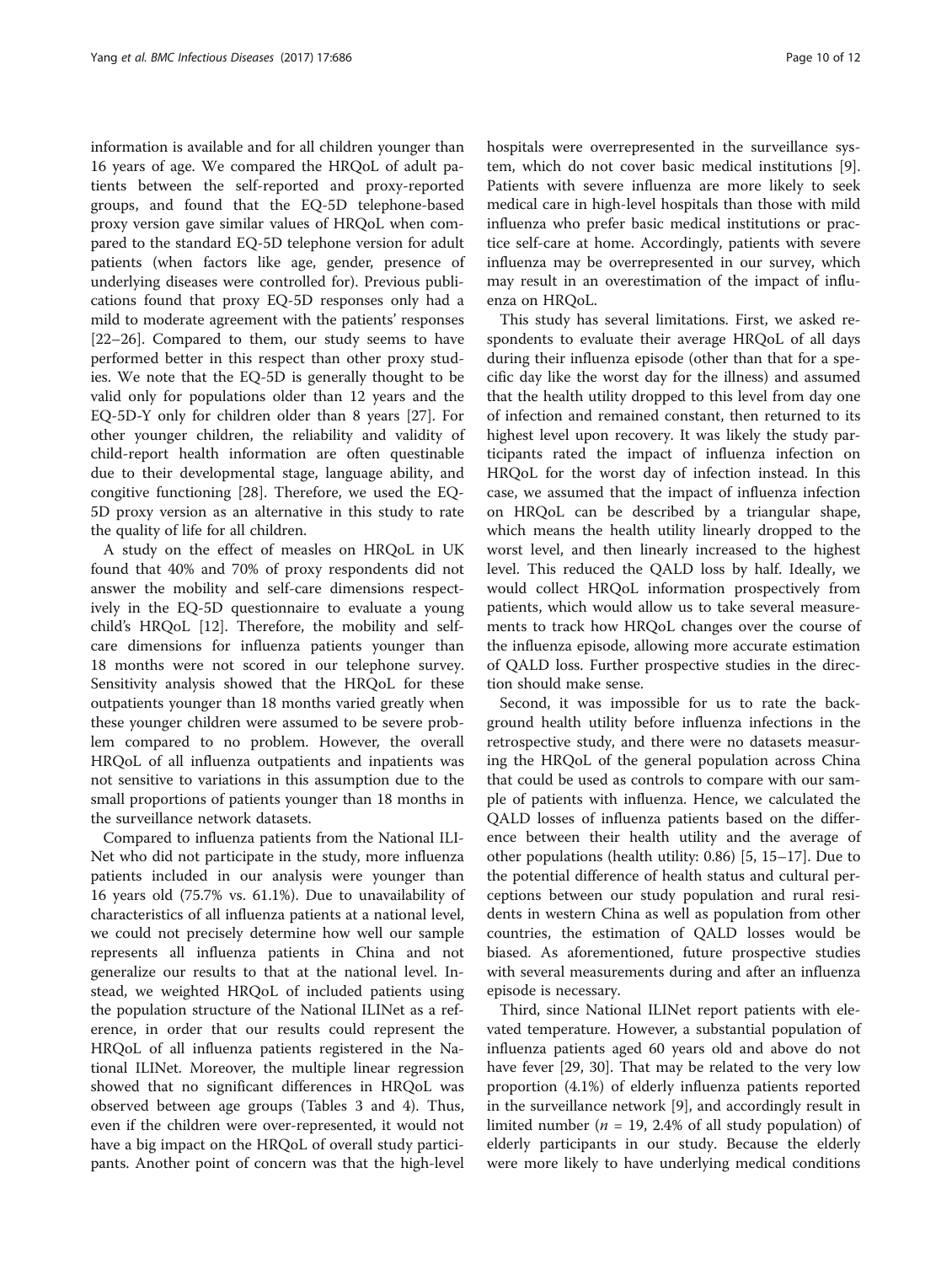<span id="page-10-0"></span>which have been found to be significantly related with greater QALD losses in this study, we may underestimate the impact of influenza on HRQoL with limited number of elderly participants.

Fourth, our respondents may have been subject to recall bias since they were asked to complete the EQ-5D retrospectively (The time between the influenza episode and interview was less than 46 days for 50% of our study participants [[9\]](#page-11-0)) rather than during their episode. We split study population into four groups on the basis of the 25th, 50th, 75th and 100th percentiles of the time delay between survey and the actual influenza episode, and did not found significant difference in HRQoL between them (data shown in Additional file 6: Table S3). Lastly, a high proportion (32%) of participants were influenza inpatients in our study. It was found that the HRQoL of influenza inpatients was much more impacted in comparison with influenza outpatients, with worse health utility and higher QALD loss. It revealed that more severe influenza patients may be more willing to take part in the survey. That maybe probably because they have a deeper insight and memory into the episode of influenza infection. The possible selection bias may lead to overestimating the health impact of influenza infections.

Despite these limitations, this study is the first attempt to measure the HRQoL of influenza patients in China. Influenza illness had a substantial impact on HRQoL. Our findings are important inputs for burden of disease studies and health economic evaluations of influenzarelated interventions such as vaccination. These in turn are essential to inform decision making on the distribution of health care resources, since they enable comparisons between diseases of varying incidence and severity.

# Additional files

[Additional file 1:](dx.doi.org/10.1186/s12879-017-2801-2) Overview of published estimates of background health weight for influenza patients. (DOCX 23 kb)

[Additional file 2: Figure S1.](dx.doi.org/10.1186/s12879-017-2801-2) Map of geographic regions in mainland China. (TIFF 1033 kb)

[Additional file 3:](dx.doi.org/10.1186/s12879-017-2801-2) Definition of hospital levels. (DOCX 19 kb)

[Additional file 4: Table S1.](dx.doi.org/10.1186/s12879-017-2801-2) Characteristics of included patients and other lab-confirmed influenza patients from the National ILI Surveillance Network in the survey. (DOCX 25 kb)

[Additional file 5: Table S2.](dx.doi.org/10.1186/s12879-017-2801-2) Comparison of the health-related quality of life for influenza patients aged 16 years and above between the self-report and proxy-report groups. (DOCX 22 kb)

[Additional file 6: Table S3.](dx.doi.org/10.1186/s12879-017-2801-2) Health-related quality of life of influenza patients stratified by time delay between survey and the influenza episode. (DOCX 32 kb)

#### Abbreviations

EQ-5D: EuroQoL EQ-5D-3 L; HRQoL: Health-related quality of life; ILINet: National Influenza-like-illness Surveillance Network; QALDs: Quality adjusted life days; RT-PCR: Reverse transcription polymerase chain reaction; SARI: Severe acute respiratory infections; VAS: Visual analogue scale

#### Acknowledgements

We sincerely thank Dr. Mark Simmerman from Sanofi Pasteur for the valuable comments to the revision of the manuscript.

#### Funding

This study was supported by grants from the National Science Fund for Distinguished Young Scholars (grant no. 81525023), the Harvard Center for Communicable Disease Dynamics from the National Institute of General Medical Sciences (grant no. U54 GM088558) and a commissioned grant from the Health and Medical Research Fund, Food and Health Bureau, Government of the Hong Kong Special Administrative Region. They have not influenced the study design, data collection and analysis, and preparation of the manuscript.

#### Availability of data and materials

The datasets used and/or analysed is this study are available from the corresponding author on reasonable request.

#### Authors' contributions

JY, MJ, JTW, YMZ and HJY designed the analysis; JY, YMZ, LZF and XXL conducted the telephone survey and collected data; JY did the data analysis and wrote the first draft of the manuscript; all authors contributed to the interpretation of the results and to the revision and final preparation of the manuscript for submission. All authors read and approved the final manuscript.

#### Ethics approval and consent to participate

This study was approved by the Institutional Review Board of the Chinese Center for Disease Control and Prevention (No. IRB 201417). Verbal informed consent was obtained before interviews.

## Competing interests

The authors declare that they have no competing interests.

# Publisher's Note

Springer Nature remains neutral with regard to jurisdictional claims in published maps and institutional affiliations.

#### Author details

<sup>1</sup>School of Public Health, Fudan University, Key Laboratory of Public Health Safety, Ministry of Education, Shanghai 200032, China. <sup>2</sup>Key Laboratory of Surveillance and Early-warning on Infectious Disease, Division of Infectious Disease, Chinese Center for Disease Control and Prevention, Beijing 102206, China. <sup>3</sup> Modelling and Economics Unit, Public Health England, London, UK.<br><sup>4</sup> Dopartment of Infectious Disease Enidemialogy, London School of Hygier <sup>4</sup>Department of Infectious Disease Epidemiology, London School of Hygiene and Tropical Medicine, London, UK. <sup>5</sup> Economics, Department of Economics Emory University, Atlanta, USA. <sup>6</sup>WHO Collaborating Centre for Infectious Disease Epidemiology and Control, School of Public Health, Li Ka Shing Faculty of Medicine, The University of Hong Kong, Hong Kong Special Administrative Region, China.

## Received: 15 March 2017 Accepted: 4 October 2017 Published online: 16 October 2017

#### References

- 1. Yu H, Huang J, Huai Y, Guan X, Klena J, Liu S, et al. The substantial burden of pneumonia and influenza in central China: surveillance for severe, acute respiratory infection and influenza viruses, 2010-2012. Influenza Other Respir Viruses. 2014;8(1):53–65. doi:[10.1111/irv.12205](http://dx.doi.org/10.1111/irv.12205). Epub 2013 Nov 10.
- 2. Yu H, Feng L, Viboud CG, Shay DK, Jiang Y, Zhou H, et al. Regional variation in mortality impact of the 2009 a(H1N1) influenza pandemic in China. Influenza Other Respir Viruses. 2013;7(6):1350–60. doi:[10.1111/irv.12121.](http://dx.doi.org/10.1111/irv.12121) Epub 2013 May 13.
- 3. World Health Organiztion. Vaccines against influenza WHO position paper-November 2012. Wkly Epidemiol Rec. 2012;87(47):461–76.
- 4. The EuroQol Group. EuroQol-a new facility for the measurement of healthrelated quality of life. Health Policy. 1990;16(3):199–208.
- 5. van Hoek AJ, Underwood A, Jit M, MIller E, Edmunds WJ. The impact of pandemic influenza H1N1 on health-related quality of life: a prospective population based study. PLoS One. 2011;6(3):e17030. doi:[10.1371/journal.](http://dx.doi.org/10.1371/journal.pone.0017030) [pone.0017030.](http://dx.doi.org/10.1371/journal.pone.0017030)